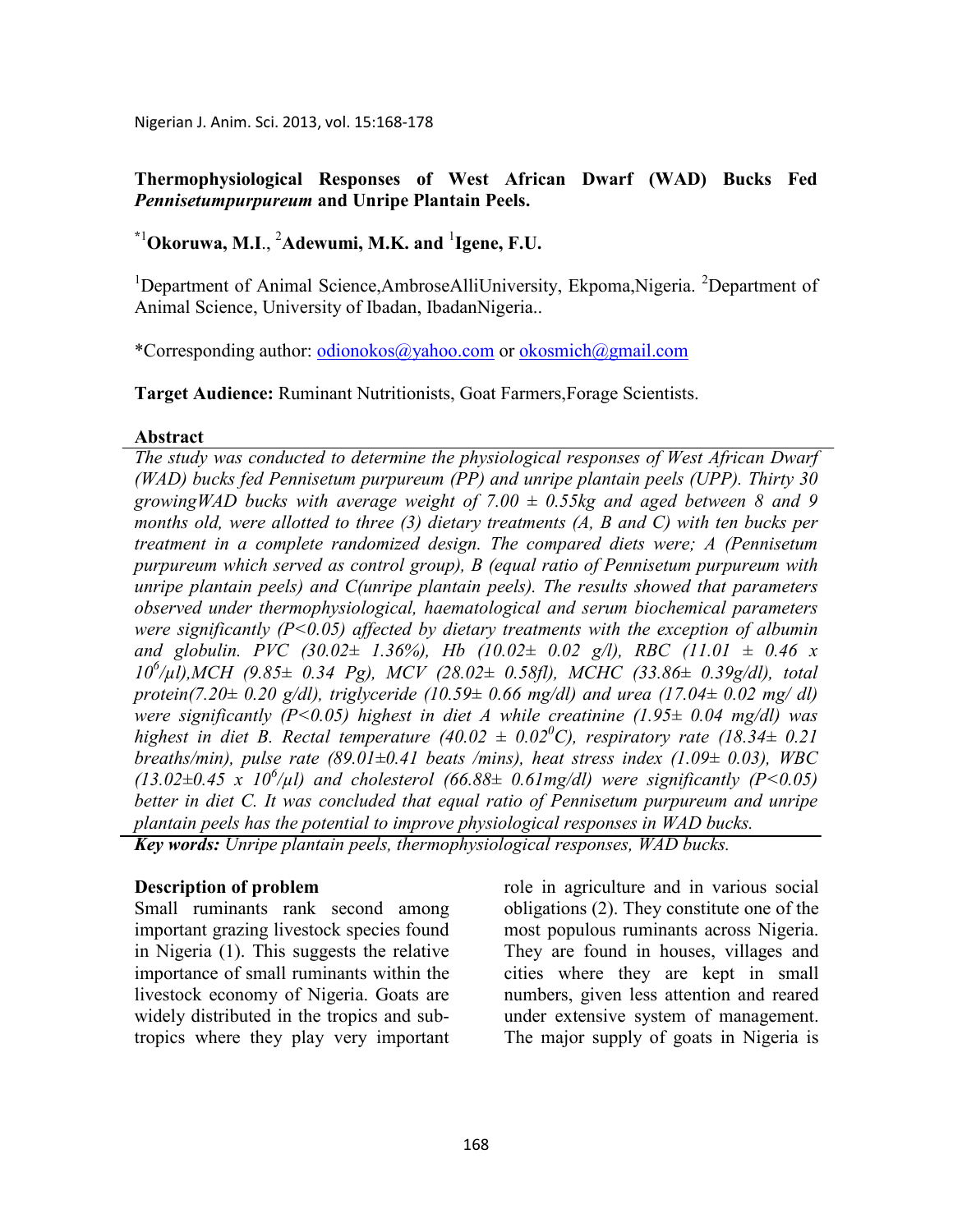still in the hands of peasant farmers who are greatly relied upon to provide enough to meet rising demands nationwide (1). Despite these assertions, goat production in Nigeriais still been plagued with many problems associated with nutrition that have resulted to an increase in demand for protein of animal origin by the populace.Optimal level of feeding has remained one of the most important factors determining the profitability of small ruminant livestock enterprise (2). This adequate level of feeding is most problematic to achieve during the dry season when forage is scare and low in nutritive value (3).

*Pennisetum purpureum* is a perennial tropical forage grass that is favoured by hot and humid conditions. Its yield and quality declines rapidly towards the dry season leading to a shortage in supply of good quality forage during the period (4). The high cost of conventional feeds due to stiff competition for their use by man and other livestock species has worsen the situation of inadequate and poor quality feed supply with concomitant increase in the cost of small ruminant products. These factors with others are presently threatening continued goat production in most parts of Nigeria. However the challenge to animal scientists and researchers presently is the seasonal forage deficits and high cost with erratic supply of conventional feed ingredients particularly in the dry season which normally resulted to a marked decrease in ruminants weight gain and performance.Therefore, there is need for exploitation of other feed resources as

alternatives to forages and conventional feeds, if small ruminant enterprise in the country is to be sustained.

Plantain *(Musa paradisiaca*) peel is a byproduct of plantain fruit and one of the alternative feed resources that is readily available and relatively cheap in Edo States, Nigeria.Its nutritive values for livestock are estimated to be similar to that of cassava peel or citrus peel (5). Unripe plantain peels have been reported to contain higher metabolisable energy than the ripe plantain pulp (6).Unripe plantain peels are rich in energy and minerals if properly harness as feeds for livestock (5). Though information is not available on the potential of unripe plantain peels to the resultant reproductive performance of ruminants, little is known about its utilization by goats.

Badru*et al* (7) reported that haematological and serum biochemical indices with heat stress index in livestock could indicate the physiological response of livestock to their nutrition. Body temperature is often measured as rectal temperature, heart rate and respiratory rate have been found to be of value in the determination of health status in livestock (7). Adaptability of livestock to stressful situations can also be determined by the same parameters (7). Blood components screening in the nutritional research can act as an essential supportive clue for more accurate and reliable diagnosis of various physiological disorders and these pictures should be comprehensively, interpreted by correlation with other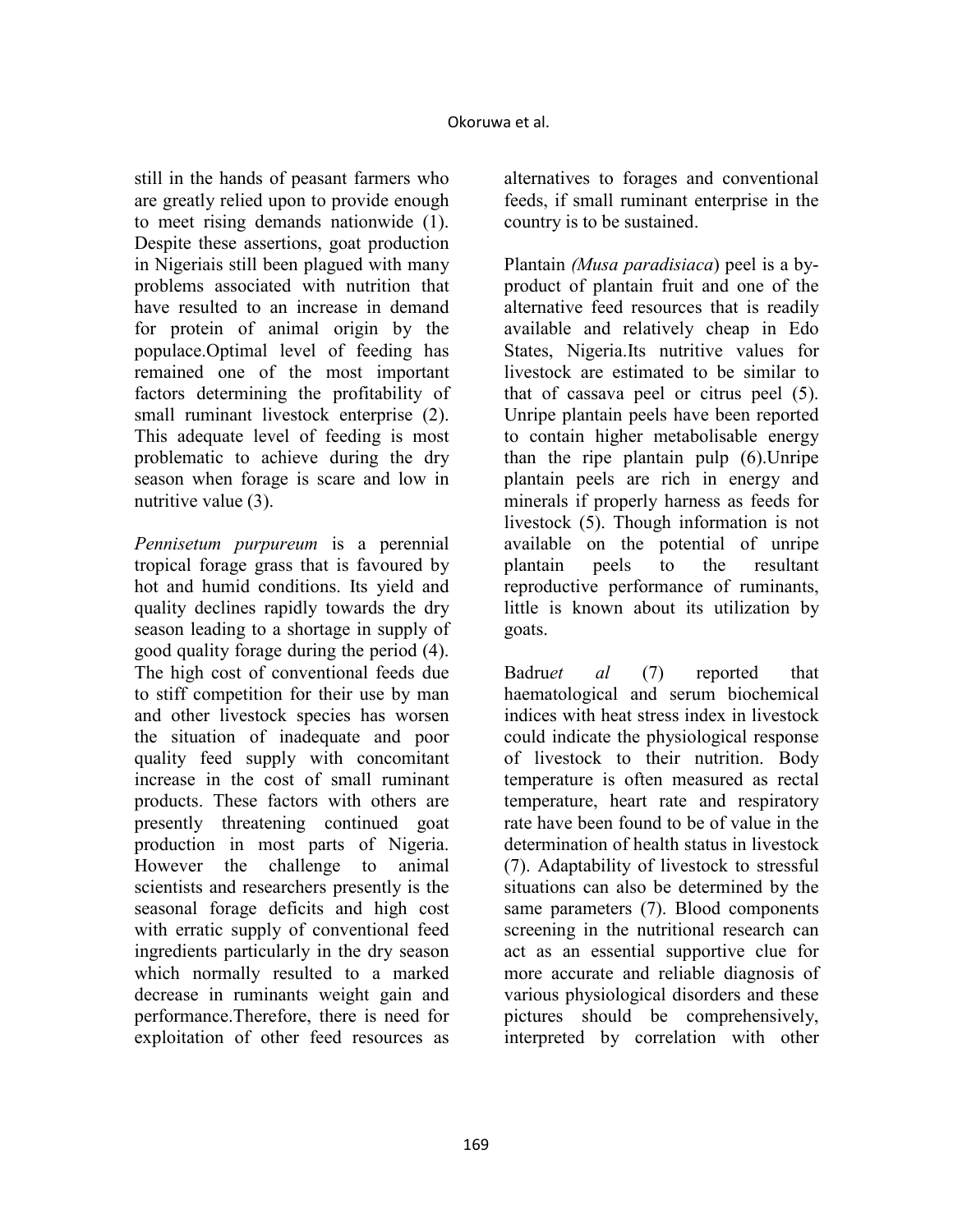nutritional parameters (8). The present study was therefore designed to assess the thermophysiological responses of West Africa Dwarf bucks fed *Pennisetum purpureum* and unripe plantain peels.

# **Materials and Methods**

# *Study Location*

The experiment was conducted at the Teaching and Research Farm, Ambrose Alli University, Ekpoma, Edo State, Nigeria. The study area is located within longitude  $6.09^{\circ}$ E and latitude  $6.42^{\circ}$ N with an average annual rainfall of about 1556mm. The mean annual minimum and maximum temperatures were about  $26^{\circ}$ C and 34<sup>o</sup>C respectively.

### *Sources and preparation of experimental diets*

Experimental diets were prepared for the trial (basal and supplementary diets). *Pennisetum purpureum* and unripe plantain peels were used as basal diets. Fresh *Pennisetum purpurem* was harvested from a pasture land within the Teaching and Research Farm and were allowed to wilt over night before being chopped manually using matchet to lengths of approximately 4-5cm. Fresh unripe plantain peels were collected from a plantain MillCenter located within Ekpoma metropolis. They were chopped and immediately dried under shade for several days,before milled to obtain unripe plantain peels (UPP) meal. Concentrate supplement ingredients were purchased in Ekpoma and the formulation consisted; 78% wheat offal, 20% brewery dried grain, 0.75% lime stone, 0.5% dicalcium phosphate, 0.5% salt and 0.25% vitamin premix. Three (3) experimental diets A, B, and Cwere prepared and offered to the animals at 5% (dry matter basis) of their body weight in a ratio of 68:32 (for the diets and concentrate) respectively. Diet A which is the control is made up of 68% *Pennisetum purpureum* (PP), diet B consisted of *Pennisetum purpureum* and unripe plantain peel (34:34)% (PPUPP) and diet C was 68% unripe plantain peel.The concentrate supplement 32% (CS) was offered to all the animals.

# *Experimental animals and their management*

Thirty (30) growing WAD buck kids, aged between 8 and 9 months with mean body weight of 7.00*±* 0.55kg were purchased from villages and local markets within Ekpoma. The experimental animals were randomly assigned to three dietary treatments (A, B and C) of ten animals per treatment in five replicates. The design was completely randomized design. The trial lasted for 12 weeks after a  $14 - day$ adjustment period of animal to the experimental diets. Bucks were treated against ecto and endo parasites during the adjustment period as precautionary measure against micro-organism infections. The experimental pens were cleaned and disinfected before animals were allotted to individual pens. Diets were offered once daily at 8.00am with concentrate supplement first before basal diets were given. Water and salt lick were also provided for each animal *ad libitum.*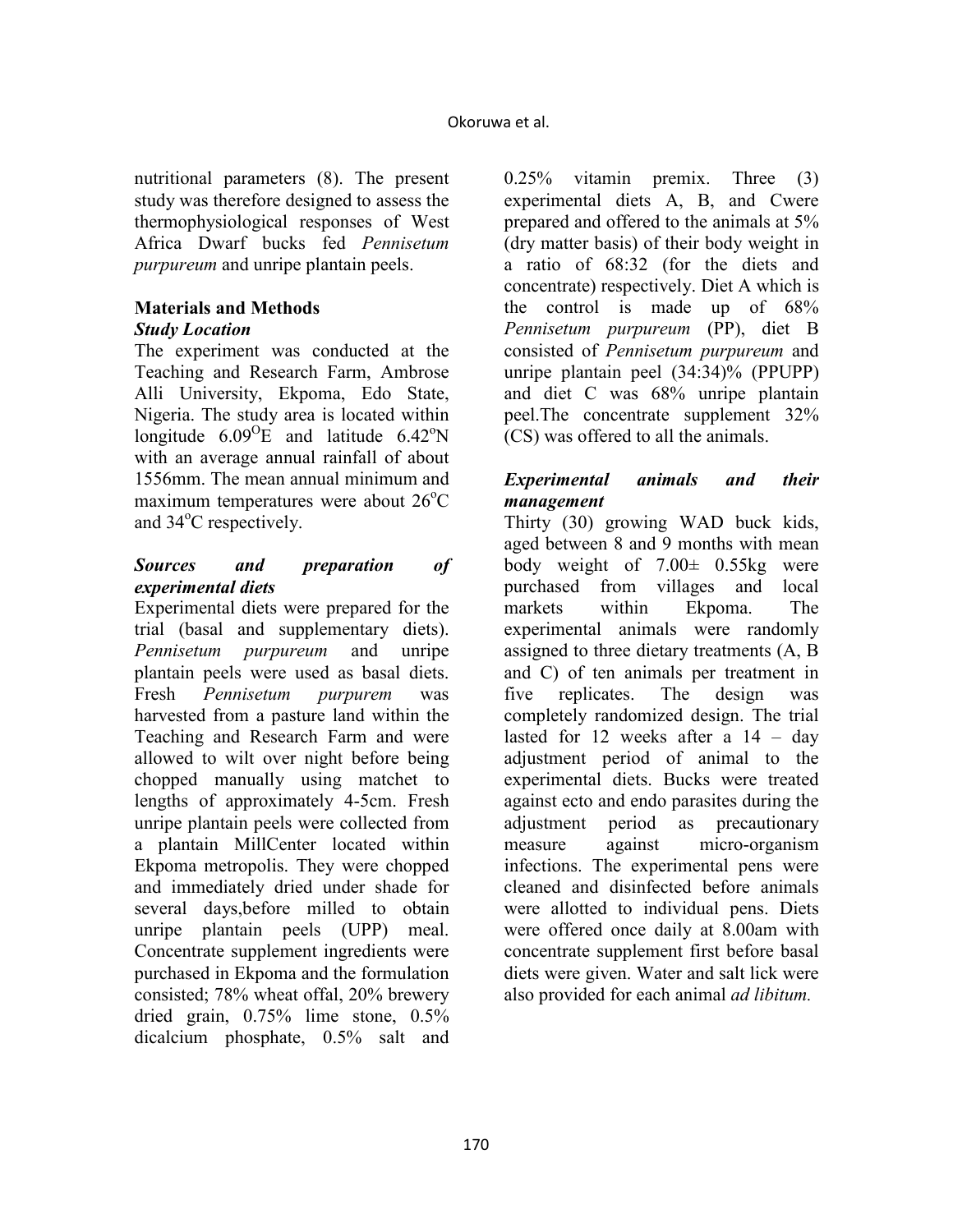### *Thermophysiological studies of experimental animals*

Rectal temperature, respiratory rate and pulse rate of the animals were measured in the morning, afternoon and eveningdaily throughout the experimental period. Rectal temperature was taken on each animal using a digital thermometer. The sensory tip was disinfected and inserted into the rectum at the display of  $L^{0}$ C by the thermometer (which indicated that the thermometer was set for temperature reading).This was removedafter the sound of alarm signal. The displayed body temperature was then recorded. Respiratory rate was determined by counting the number of abdominal movements per minute, while pulse rate was determined for each animal by placing the finger tips on the femoral arteries of the hind limb for one minute and read form the stopwatch. The relationship between pulse rate and respiratory rate together with their normal average values were used to derive heat stress index as reported by (20).

On the last day of the feeding trial period, animals were fasted over night and bled in the morning to avoid excessive bleeding. Two sets of blood samples were collected from fives (5) animals per treatment group, from the jugular vein using sterile disposable 10*ml* needles of 20 gauge and syringes. A set ofblood samples (5*ml*) were collected and transferred immediately into plastic tubes containinganti-coagulant ethylene diaminetetra-acetic acid (EDTA) for haematological study. Another set of blood samples (5*ml*) were collected into sterile anti- coagulant free plastic tubes for serum biochemical study.

# *Laboratory and statistical analysis*

The proximate composition of the basal diet and concentrate supplement offered to the experimental animals were determined according to the procedures (9). Thehaemotological and serum biochemical indices were determined using the methods described (10; 11). Data generated from thermophysiological indices were subjected to analysis of variance (ANOVA) and significant differences between means were separated using the Duncan's Multiple Range Test (12).

### **Results and Discussion**

The proximate composition of the experimental basal and concentrate supplement diets is shown in Table 1. The dry matter values of the experimental diets were quite high and varied from 90.31 to 86.24% with unripe plantain peels (UPP) being the highest and concentrate supplement (CS) the lowest.The proximate values for *Pennisetum purpureum* (PP) and unripe plantain peels (UPP) obtained in the present study fell within the range earlier reported for *Pennisetum purpureum* (PP) (13) and unripe plantain peels (UPP) (14; 15). The crude protein (CP) value (19.98%) of concentrate supplement was above the recommended range of crude protein required by ruminants for minimum growth performance. Gatem by (16) indicated 10-12% CP as moderate level for ruminant production; hence the experimental diets would provide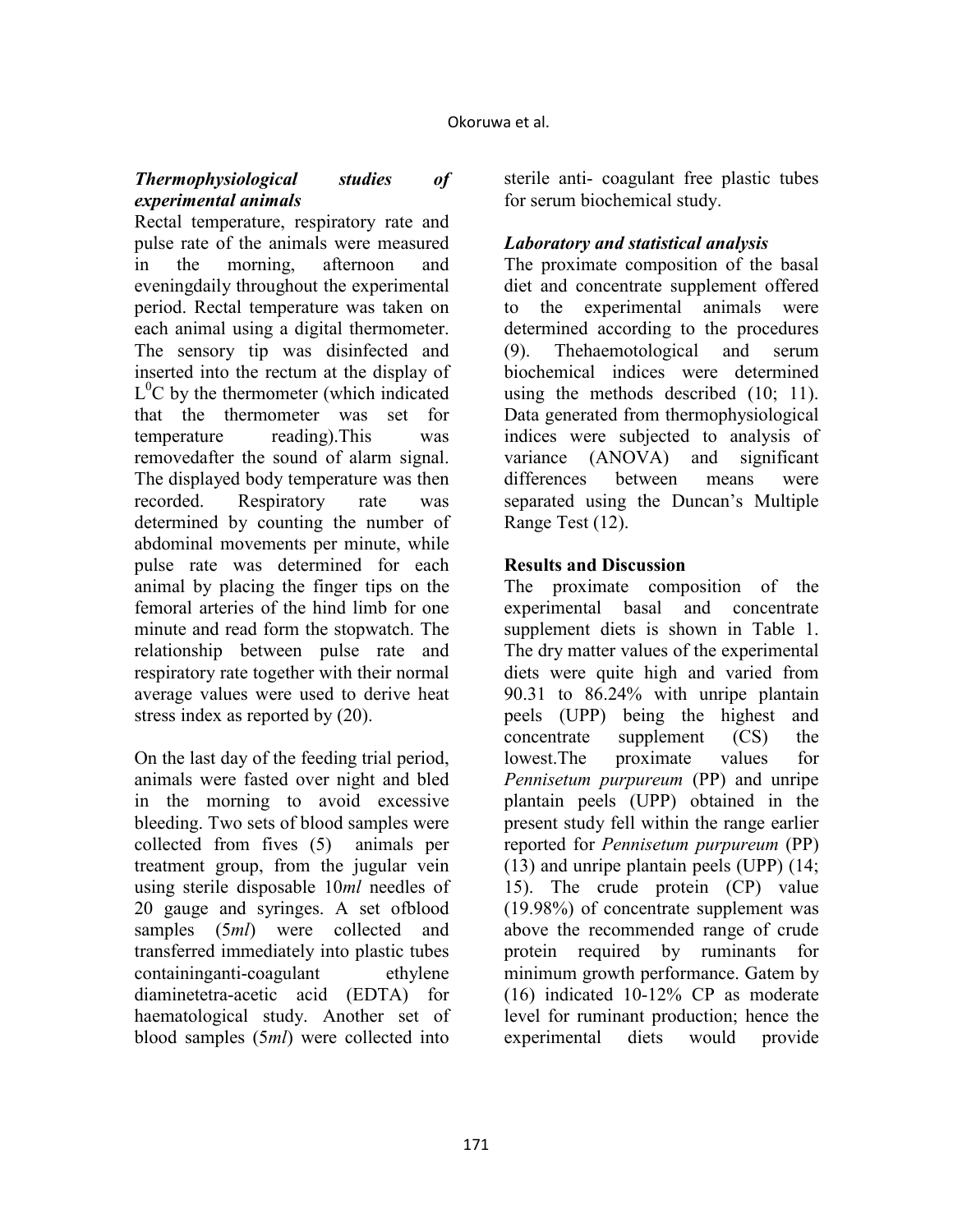#### Okoruwa et al.

adequate nitrogen required by rumen microbes to maximally digest the components of dietary fibre. Results on physiological parameters of West African Dwarf (WAD) bucks are shown in Table 2. Results showed no significant differences (P>0.05) between diets A and B, but diet C values were all significantly

(P<0.05) highestin all the parameters considered. Rectal temperature and respiratory rate values ranged from 38.71  $\pm$  0.21 to 41.02  $\pm$  0.02<sup>o</sup>C and 16.95  $\pm$ 0.85 to 19.67  $\pm$  0.21 breaths /min, respectively. The higher significant (P<0.05) value of rectal temperature was observed in animals on diet C.

| Pennisetum         | Unripe Plantain       | Concentrate |                 |
|--------------------|-----------------------|-------------|-----------------|
| Nutrient           | <i>purpureum</i> (PP) | Peels (UPP) | Supplement (CS) |
|                    |                       |             |                 |
| Dry matter $(DM)$  | 87.65                 | 90.31       | 86.24           |
| Crude Protein (CP) | 8.11                  | 10.25       | 19.98           |
| Ether extract (EE) | 1.15                  | 5.50        | 1.06            |
| Crude fibre (CF)   | 29.55                 | 9.05        | 12.06           |
| Ash                | 11.95                 | 11.25       | 7.95            |
| Nitrogen free      | 49.24                 | 63.95       | 58.95           |
| extract (NFE)      |                       |             |                 |

**Table 1: Proximate composition (% dry matter basis) of the experimental basal and concentrate supplement diets** 

The higher temperatures observed for animals on diets B and C could probably be due to the evolution of heat in the fermentation process of unripe plantain peels (UPP).This is in agreement with the finding of (17) who earlier reported that the rumen temperature is the effect of body temperature and may be used to predict diseases or heat stress. The increase in respiratory rate as the inclusion level of UPP increased in the diets, was a clear indication that respiratory rate rises in response to the environmental temperature and evolution of heat in the fermentation process in goats and sheep in order to maintain homeostasis (8). However, the rectal temperature and respiratory rate values

obtained in this findings were within the range of  $38.40 \pm 0.36$  to  $39.30 \pm 0.67$ <sup>o</sup>C and 12.00*±* 0.01 to 20.00*±* 0.39 breaths/min, respectively, as earlier reported by (19, 20) for WAD goats and sheep. Pulse rate was significantly (P<0.05) influenced by dietary treatments with animals on diet C (90.01*±*0.41 beats/min) significantly (P<0.05) higher than diets A (85.62*±*0.26beats/min) and B (86.06*±*0.56 beats/min). This variation in pulse rate has been reported (21) to reflect the rate at which the heart pumps blood through the body, hence the pumping rate of blood in animals on diet C was higher than diets A and B. Heat stress index values 0.98*±*0.01, 0.99*±*0.08 and 1.09*±*0.03 were recorded for diets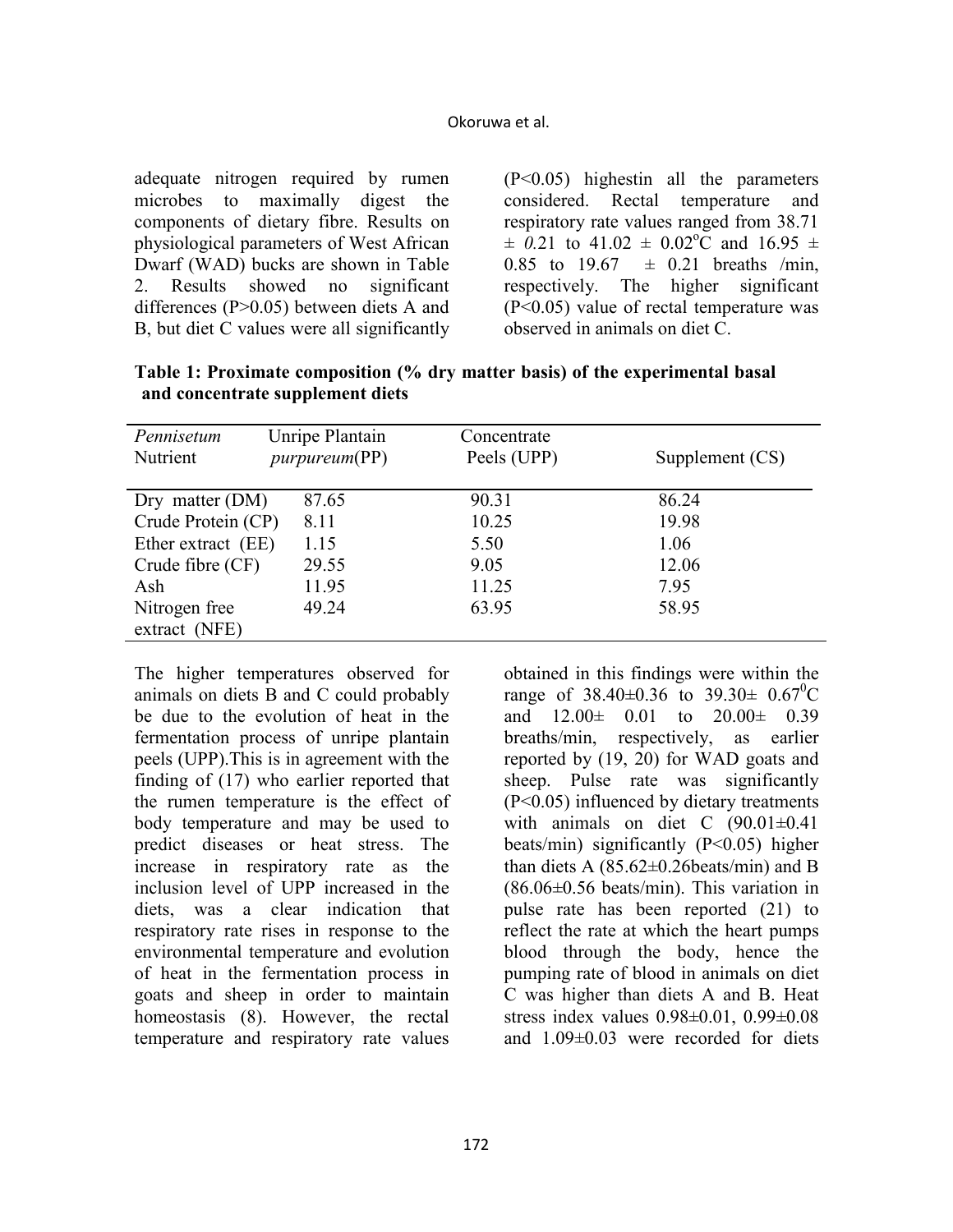A,B and C, respectively. The highest value of heat stress index obtained in animals on diet C was in consonance with high values exhibited in rectal temperature and pulse rate in animals on diet C which was an indication of heat stress. This confirms the report that rectal temperature and pulse rate are used to determine the physiological status and adaptability of domestic animals to stressful condition (8).

**Table 2: Thermoregulatory parameters of West African Dwarf buck fed experimental diets** 

| Dietary Treatments                |                               |                                                                                                                                                                                                                                                                                                                                                             |                               |  |  |
|-----------------------------------|-------------------------------|-------------------------------------------------------------------------------------------------------------------------------------------------------------------------------------------------------------------------------------------------------------------------------------------------------------------------------------------------------------|-------------------------------|--|--|
|                                   |                               |                                                                                                                                                                                                                                                                                                                                                             |                               |  |  |
| Parameters                        | (PP68%+CS32%)                 | (PP34%+UPP34%CS32%)                                                                                                                                                                                                                                                                                                                                         | $(UPP68\% + CS32\%)$          |  |  |
| Rectal temperature <sup>o</sup> C | 38.71 $\pm$ 0.21 <sup>b</sup> | $38.98 + 0.34^{b}$                                                                                                                                                                                                                                                                                                                                          | 41.02 $\pm$ 0.02 <sup>a</sup> |  |  |
| Respiratory rate                  | $16.95 + 0.85^b$              | $17.01 + 0.31^{b}$                                                                                                                                                                                                                                                                                                                                          | $19.67 + 0.21$ <sup>a</sup>   |  |  |
| (breaths/mins)                    |                               |                                                                                                                                                                                                                                                                                                                                                             |                               |  |  |
| Pulse rate (beats/min)            | $85.62 \pm 0.26^b$            | $86.06 \pm 0.56^b$                                                                                                                                                                                                                                                                                                                                          | $90.01 + 0.41^a$              |  |  |
| Heat stress index                 | $0.98 + 0.01^b$               | $0.99 + 0.087^b$                                                                                                                                                                                                                                                                                                                                            | $1.09 + 0.03^a$               |  |  |
| abcorrection $\mathbf{a}$         | $\cdot$ 1 $\cdot$ 00          | $\mathcal{C}$ $\mathcal{C}$ $\mathcal{C}$ $\mathcal{C}$ $\mathcal{C}$ $\mathcal{C}$ $\mathcal{C}$ $\mathcal{C}$ $\mathcal{C}$ $\mathcal{C}$ $\mathcal{C}$ $\mathcal{C}$ $\mathcal{C}$ $\mathcal{C}$ $\mathcal{C}$ $\mathcal{C}$ $\mathcal{C}$ $\mathcal{C}$ $\mathcal{C}$ $\mathcal{C}$ $\mathcal{C}$ $\mathcal{C}$ $\mathcal{C}$ $\mathcal{C}$ $\mathcal{$ |                               |  |  |

<sup>a,b,c</sup>Means within the same row with different superscripts differ significantly (P<0.05)

Table 3 presents the result for haematological parameters of WAD bucks fed experimental diets. The quality and quantity of blood are indicators in determining the health of an organism (22). Blood also acts as a pathological indicator of the whole body and hence haematological parameters are important in diagnosing the functional status of an exposed animal to suspected toxicant. Haematological parameters of most goats have been studies with the aim of establishing normal valueranges and any deviation from them may indicate a distance in the physiological process (11). The haematological parameters observed were all significantly  $(P<0.05)$ influencedby the dietary treatments. The packed cell volume (PCV) values ranged from 25.04*±*1.62 to 30.02±1.36% with animals on diet A being the highest (P<0.05) among the treatments. Values

for PCV observed was within the range of values (25.30*±*1.20 to 31.30*±* 2.10%) earlier reported for WAD goats (23) but disagreed with the range of values (27.06*±*1.36 to 28.95*±i*0*.*76%)obtained for Sahel goats (11).The haemoglobin (Hb) concentration and Red blood cell (RBC) values were significantly  $(P<0.05)$ highest for animals on diet A(10.02*±* 0.02g/l and  $11.01 \pm 0.46$  x  $10^6$  /µl), followed by diet B  $(9.50 \pm 1.06g)$  and  $10.54\pm0.71x10^{6}/\mu$ l) and diet C  $(7.68 \pm 1.86 \text{g/l} \text{ and } 8.33 \pm 0.31 \text{x} 10^6/\text{\mu l}).$  The Hb and RBC values in the study agreed with the Hb  $(7.60 \pm 0.30 \text{ to } 10,30 \pm 1.70 \text{ g/l})$ and RBC (8.32± 0.30 to 11.80±2.80  $x10^6/\mu$ l) values reported (23) for WAD goats. However, the comparatively high PVC, Hb and RBC values observed in animals on diets A and B compared with diet C suggested their superiority in terms of their capability of supporting high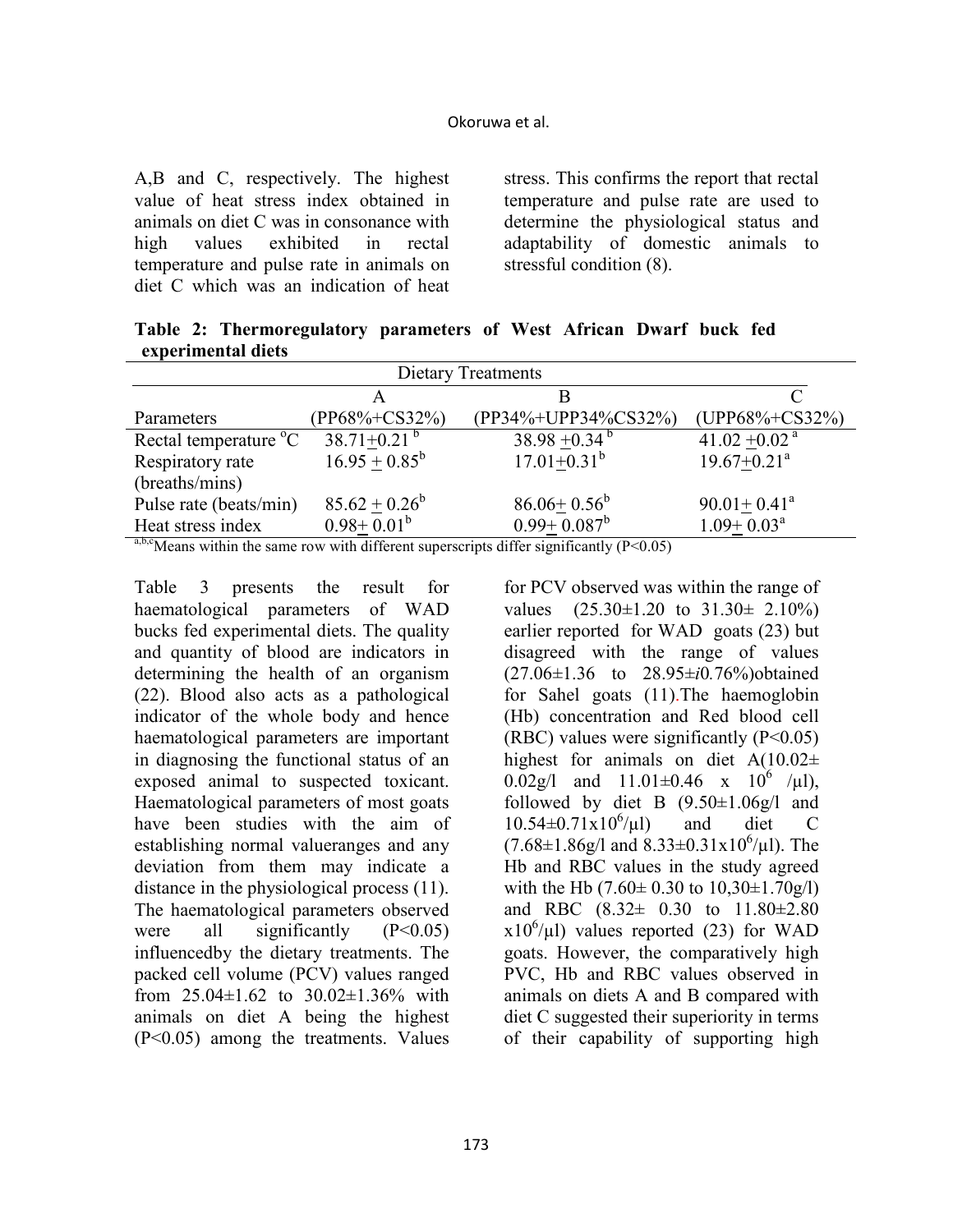oxygen carrying capacity of the blood and absence of anaemia related diseases which might be due to iron deficiency. The mean corpuscular haemoglobin (MCH), mean corpuscular volume (MCV) and mean corpuscular haemoglobin concentration (MCHC) values differed significantly  $(P<0.05)$ across the dietary treatments with animals

on diet A being significantly  $(P<0.05)$ better than diets B and C. The range of values for MCH  $(7.63\pm0.41)$  to 9.8 $\pm$ 0.34pg), MCV (26.15 $\pm$ 0.71 to  $28.02 \pm 0.58$ fl) and MCHC (31.96 $\pm$ 0.51 to 33.86±0.39g/dl) were consistence with the range of values for Sahel goats earlier reported (11).

**Table 3: Effects of dietary treatments on haematological and serum biochemical indices of West African Dwarf bucks** 

| <b>Dietary Treatments</b>        |                     |                        |                             |  |  |
|----------------------------------|---------------------|------------------------|-----------------------------|--|--|
|                                  | A                   | B                      |                             |  |  |
| Parameters                       | $(PP68\% + CS32\%)$ | (PP34%+UPP34%CS32%)    | $(UPP68\% + CS32\%)$        |  |  |
| PCV $(\% )$                      | $30.02 + 1.36^a$    | $28.62 + 1.91^b$       | $25.04 + 1.62^c$            |  |  |
| Hb(g/I)                          | $10.02 + 0.02^a$    | $9.50 + 1.06^b$        | $7.68 + 1.86^c$             |  |  |
| RBC $(x10^6/u)$                  | $11.01 + 0.46^a$    | $10.54 + 0.71^b$       | $8.33 + 0.31^{\circ}$       |  |  |
| MCH(Pg)                          | $9.85 + 0.34^a$     | $8.02 + 0.37^b$        | $7.63 + 0.41^{\circ}$       |  |  |
| MCV (FL)                         | $28.02 + 0.58^a$    | $26.78 + 0.36^b$       | $26.15 + 0.71^b$            |  |  |
| $MCHC$ (G/dl)                    | $33.86 + 0.39^a$    | $32.36 + 1.01^b$       | $31.96 + 0.51$ <sup>c</sup> |  |  |
| WBC $(x10^6/u)$                  | $11.21 + 0.21^b$    | $11.03 + 0.35^b$       | $13.01 + 0.45^a$            |  |  |
| <b>Serum biochemical indices</b> |                     |                        |                             |  |  |
| Total protein $(g/dl)$           | $7.20 + 0.20^a$     | $6.43 + 0.91^b$        | $5.96 + 0.62^c$             |  |  |
| Albumin $(g/dl)$                 | $3.60 + 0.40$       | $3.40 + 0.71$          | $3.05 + 0.10$               |  |  |
| Globulin $(g/dl)$                | $3.60 + 0.20$       | $3.03 + 0.21$          | $2.91 + 0.46$               |  |  |
| Cholesterol (mg/dl)              | $55.02 + 0.40^b$    | $53.90 + 0.20^{\circ}$ | $66.88 + 0.61^a$            |  |  |
| Creatinine $(mg/dl)$             | $1.90 + 0.36^a$     | $1.95 + 0.40^a$        | $0.93 + 0.62^b$             |  |  |
| Triglyceride (mg/dl)             | $10.59 + 0.66^a$    | $10.24 + 0.30^a$       | $8.72 + 0.43^b$             |  |  |
| Urea $(mg/dl)$                   | $14.91 + 0.02a$     | $15.62 + 0.61^b$       | $17.04 + 0.24$ <sup>c</sup> |  |  |

 $a,b,c$  Means within the same row with different superscripts differ significantly P<0.05)

The reduction in MCH, MCV, and MCHC values at highest substitution rate of unripe plantain peels (UPP) on diet C wasvalidated by the low PVC, Hb and RBC on diet C which further reveals the possible susceptibility to disease and physiological stress on the health status of the goats studied. Previous

haematological studies of nutritional efforts brought knowledge that PVC, Hb and RBC are major and reliable indicators of various sources of stress[10]. The white blood cell (WBC) did not significantly (P>0.05) differ between animals on dietsA (11.21±0.21  $x10^6/\mu l$ ) and B (11.03 $\pm$ 0.35 x 10<sup>6</sup>/ $\mu$ l) but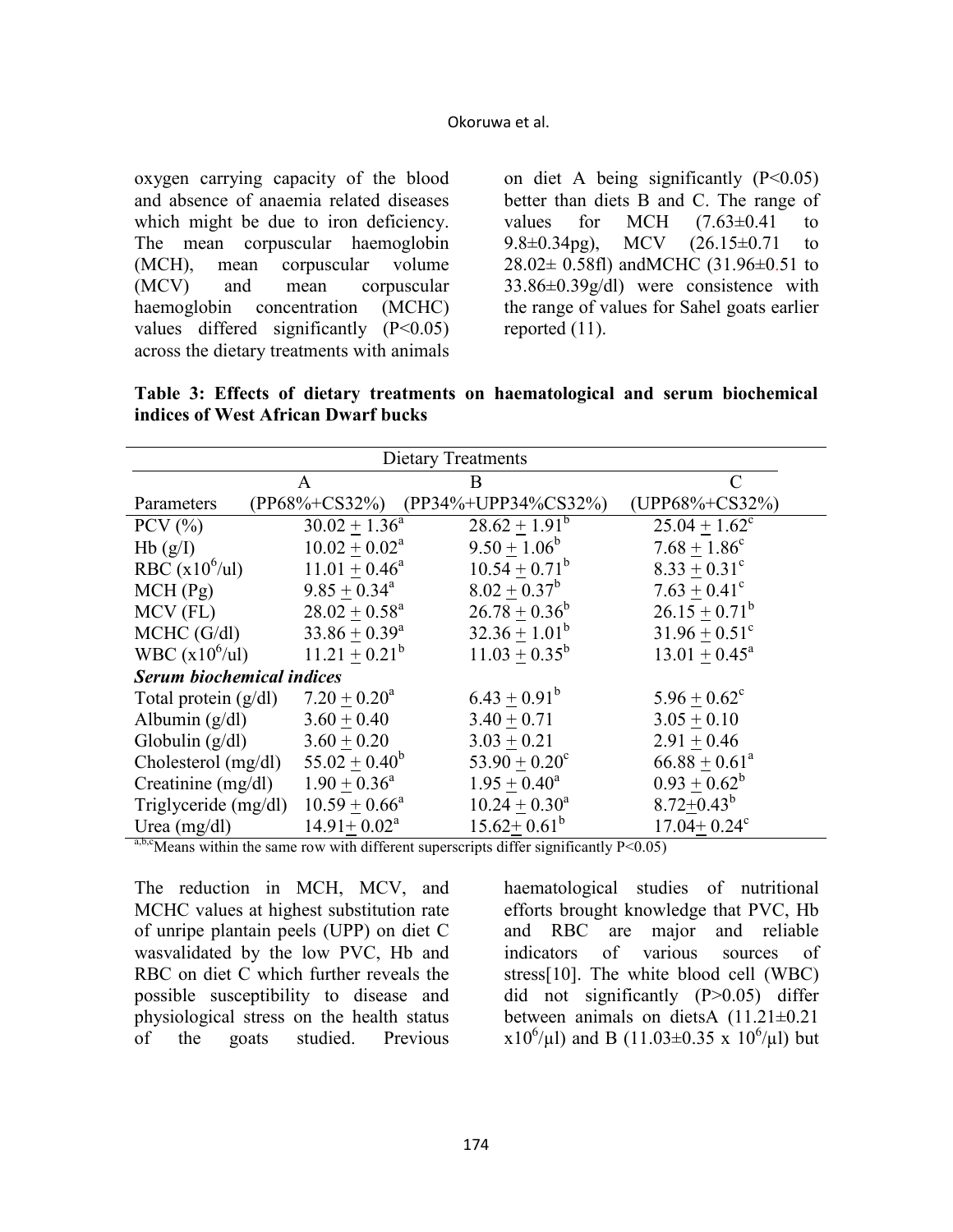diet C  $(13.01 \pm 0.45 \times 10^6/\mu l)$ was significantly ( $P \le 0.05$ ) higher than diets A and B. The higher value recorded on diet C might be properly be due to some haemopoietic function which might be attributed to parasitic and bacterial injection with the resultant production of adequate WBC (10). The WBC values were comparable to the range of values 9.42 $\pm$ 1.25 to 13.08 $\pm$ 0.65 x 10<sup>6</sup>/ $\mu$ 1 for Sahel goats reported earlier (11).

The serum biochemical parameters of WAD bucks fed experimental diets is shown in Table 3. Significant differences (P<0.05) were observed for all the parameters measured except albumin and globulin. Serum total protein is important in osmotic regulation, immunity and transport of several substancesin the animal body. Total protein values of 7.20 $\pm$ 0.20, 6.43 $\pm$ 0.91 and 5.96 $\pm$  0.56 g/dl were obtained for diets A,B and C respectively. Though no significant (P>0.05) differences were observed for albumin and globulin among dietary treatments, highest mean value were recorded on animals in diet A (3.60±0.40 and  $3.60 \pm 0.20$  g/dl), followed by diet B  $(3.40\pm0.71$  and  $3.30\pm0.21$  g/dl) and reduced to  $3.05\pm0.10$  and  $2.91\pm0.46g/dl$ in diet C. The values obtained for total protein, albumin and globulin in the present study compared favourably with total protein: 7.30±0.20, albumin: 3.70±0.40 and globulin: 3.60±0.10g/dl for WAD goats (24).The observed decrease in trend for total protein, albumin, globulin as the level of UPP inclusion increased suggeststhat the test diet could contain some level of residual

toxic substances known to diminish nutrient permeability in gut walls as well as increase excretion of endogenous protein which is subsequently passed out in feaces and so may alter protein metabolism (10). Cholesterol was significantly highest  $(P<0.05)$  in animals on diet (66.88±0.61mg/dl) compared to animals on diet A  $(55.02\pm0.40g/dl)$  and B  $(53.90\pm0.20$ mg/dl). The observed high level of cholesterol in diet C could properly be due to the involvement of the diet in altering the plasma low density lipoprotein (25). However, the combinations of PP and UPP in diet B have a reducing effect on cholesterol levels in tissue. Reducing effect is particularly helpful to humans that are very conscious of cholesterol intake (23).Serum creatinine values showed no significant differences (P<0.05) between diets A  $(1.90\pm0.36$ mg/dl) and B (1.95±0.40mg/dl) but diet C (0.93  $\pm 0.62$ mg/dl) was significantly (P<0.05) lower than diet A or B. Triglyceride values showed a similar pattern of variation as observed for creatinine. The low creatinine and triglyceride level for animals on diet Cindicated the residual toxic substance in the diet that would have interfered with nutrient utilization thus affecting body mass function and energy metabolism as reported (24). Urea values ranged from 14.91±0.24 to 17.04±0.02mg/dl, with animals on diet C being significantly (P<0.05) higher than diets B and A. The relatively higher values obtained for serum urea on diet C compared to diets B and A indicated the physiological basis for the poor performance of the experimental animals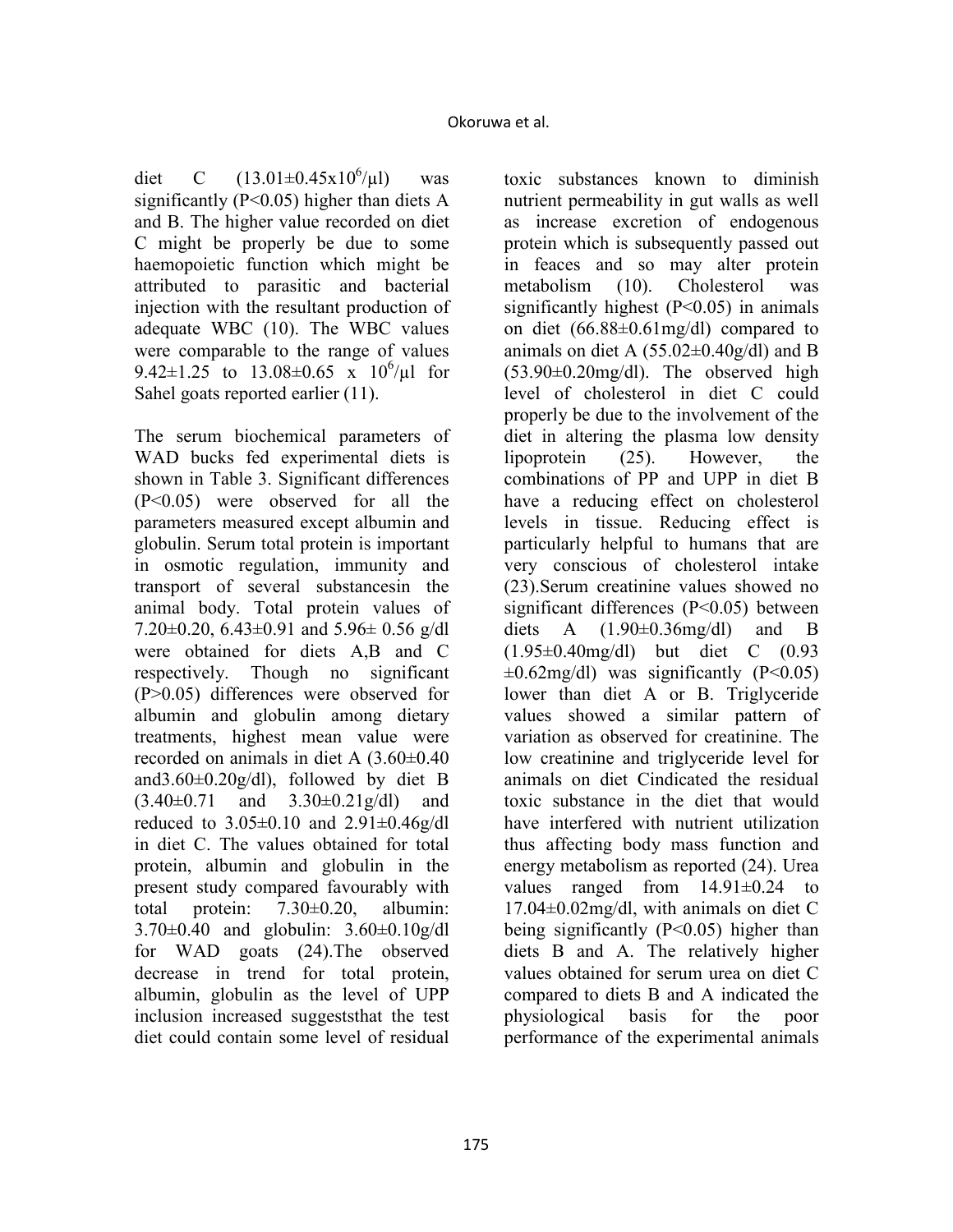in its nitrogen utilization and conservation (10). This fact is evident in the higher values obtained for total protein in animals on diet C.

## **Conclusion and Application**

# It was concluded that:

- 1. The inclusion of unripe plantain peels (UPP) to *Pennisetum purpureum* (PP) improved thermophysiological parameters of West African Dwarf (WAD) bucks.
- 2. When equal proportions of unripe plantain peels (UPP) and*Pennisetum purpureum* (PP) (34:34) were fed with concentrate supplement (CS) to WAD buck, improved performance was observed.

### **References**

- 1 Adeokun. O.A., M.A., Oladoja and B.O. Adisa (2008). Adoption of improved goat production practices in Ogun State, Nigeria. *ig. J. Anim. Prod.* 35(2):267- 274.
- 2 Okoruwa, M.I., and Adewumi M.K (2010). Effect of replacing *Panicum maximum* with dried pineapple pulp on nutrient digestibility and nitrogen balance of WADsheep . Nig .J. Anim. Sci. *(Formerly Tropical Journal of Animal Science)* 12:103-109.
- 3 Pamo, E.T. and Pieper, R.D. (2000). Introduction to range management in free and open access environment of subsaharanAfrica. Stimex and

Express – Services, Dshang, Cameroon.

- 4 Sowande, O.S. Aina, A.B.J., Oguntona, E.B. Fanimo, A.O. Adewolw, F.A. and Adesanya, O.A. (2008). Storage characteristics, digestibility and nitrogen balance in West African Dwarf Sheep fed preserved elephant grass, caged layer waste and cassava peel diets during dry season. *Nig. J. Anim Prod.* 35(2):223-230.
- 5 Fanimo, A.O. and Oduronbi, T.O. (2006). Nutritive value of unripe and ripe plantain (*Musa paradisiaca*) peels for weaning rabbits. *igerian.J.Anim.Prod.*  $3:9-15.$
- 6 HappiEmaga, T., Bindelle, J., Agneesens, J., Buldgen. A.,Wathelet, B., Paquot., M. (2011). Ripening influences banana and plantain peels composition and energy content.*Trop. Anim. Health Prod*. 43(1):171-177.
- 7 Badru. G., Togun, V.A. Amao, O.A., Ojibiyi, O., Olabaji, R.O. and Hammed,A.A (2009). The influence of lead treatment on rectal temperature, pulse- rate and testicular chemistry of young crossbred rabbits in South – Western Nigeria. *Trop. J. Anim. Sci.* 11:57-65.

8 Singh, A.S. Pal, D.T., Mandal, B.C. Singh, P. and Pathak, N. N. (2002). Studies on changes in some of blood constituentsof adult cross-bred cattle fed different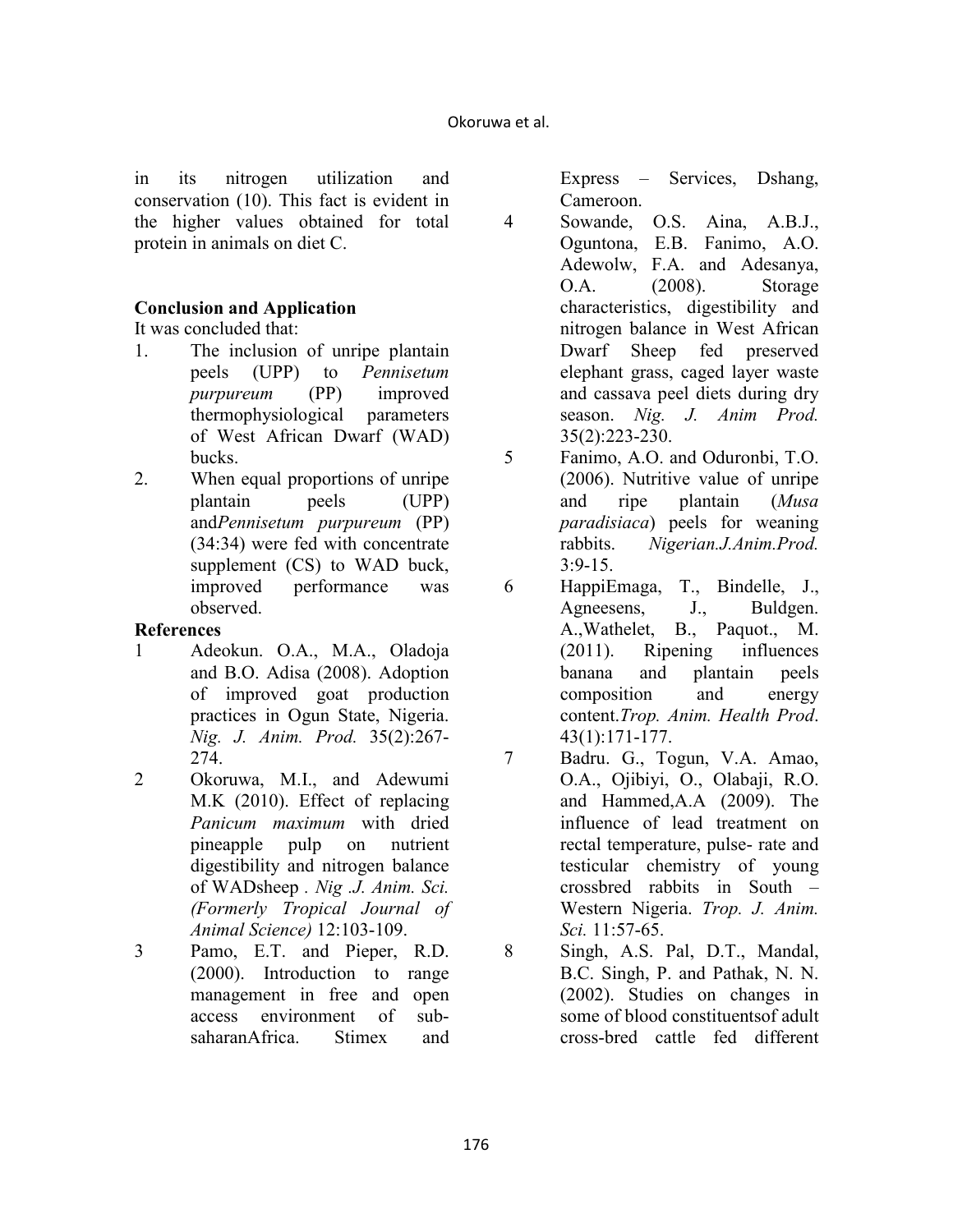levels of extracted rice bran. **Pakistan Journal of Nutrition** 1(2):95-98.

- 9 AOAC (1990). Association of official analytical chemists. *Official Methods of Analysis.* AOAC, Washington, DC.
- 10 Ikhimioya, I. and Imasuen, J.A. (2007). Blood profile of West African Dwarf Goats fed *Panicum maximum* supplemented with *Afzelia African and Newbouldia Laevis. Pakistan J. Nutir* 6(1):79-84
- 11 Waziri, M.A., Ribadu, A.Y. and Sivachelvan, N. (2010). Changes in the serum protein, haematological and some serum biochemical profiles in the gestation period in the Sahel goats.*Vet. Arhiv* 80(2):215-224.
- 12 SAS (1999). Statistical Analysis System. SAS User's Guide. Cary, NY:SAS Institute.
- 13 Arigbede, O.M, Bolaji, O.J., Sanusi, I.M., Olanite, J.A. and Jolaosho, A.O. (2004). Nutrient in take and performance of West African Dwarf sheep fed graded levels of wild yam (*Anchomanesdifformis*) and *Pennisetum purpureum. Proc. 35th Conf. Nig Soc. for Anim. Prod. Univ. ofIbadan. Nig. pp* 485-488
- 14 Ajasin, F.O, Omole, A.J, Oluokun, J.A., Obi, O. O. and Owosibo, A. (2004). Performance characteristics of weaned rabbits fed plantain peel as replacement

for maize. *W.J. Zoology* 1(1)30- 32.

- 15 Ogunsipe, M.H. and Agbede J.O.(2010). The replacement value of unripe plantain peels of the growth performance, carcass characteristics and cost implications of rabbit production in the tropical region. *Researcher,* 2(11):24-29.
- 16 Gatemby, R.M. (2002). *Sheep* revised edition. Tropical Agricultural Series. Macmillan publishers Ltd. Pg8-9.
- 17 Hicks, L.C., Hicks, R.A. Bucklin, J. K. Shearer, D.R., Bray, P.S. and carvalho, V. (2001). Comparison of methods of measuring deep body temperature of diary cows.*6 thInternational symposium*. *Anim. Soc. Agric*. *Eng. Louis Ville. Ky*. Pg432-438.
- 18 Takuji, H. and Kazuo, K. (2004). Effect of heat exposure and restricted feeding on behaviour, digestibility and growth hormone secretion in goats. *Asin-Aust. J.Amin. Sci*. 17(5):655-658.
- 19 Ajayi, D.A, Adewumi, M.K and Okunlola, O.O. (2010). Physiological response of WAD sheep to ambient environmental temperature changes in humid tropics of South West Nigeria. *Proc.* 35<sup>th</sup> Conf. of Nig. Soc for *Anim. Prod. Univ of Ibadanigeria*. Pg 110-112.
- 20 Sanusi, A.O., Peter, S.O. Sonibare, A.O.andOzojie, M.O. (2011). Effect of coat colour on heat stress among West African